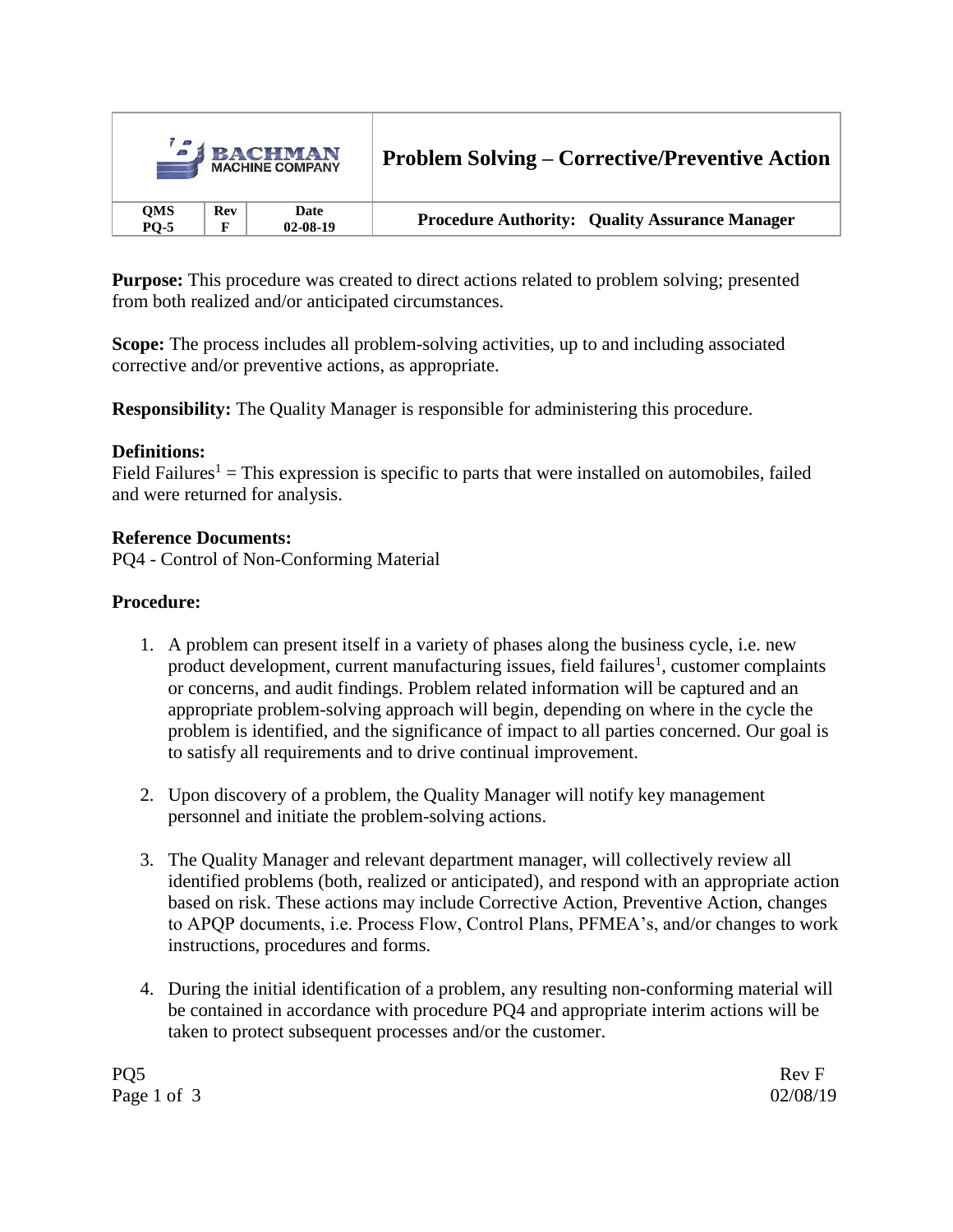### **Procedure contd:**

- 5. With the problem contained and interim actions in place, a cross functional team, facilitated by the Quality Manager and/or the Department Manager, will begin Root Cause analysis and develop appropriate improvement ideas or corrective measures.
- 6. Consistent with the team's conclusion, the improvements or corrective measures will be implemented by the process owner, with strict attention to product and process specifications.
- 7. After implementation, process performance will be monitored to assess effectiveness of all changes.
- 8. Within this "problem solving" process, an opportunity to amend APQP documents (e.g., PFMEA and Control Plans) may exist. The Quality Manager will consider this and facilitate document changes as applicable.
- 9. Any successful process improvements will be considered and potentially carried forward to other similar processes.
- 10. Finally, our problem-solving process will have a general effectiveness review by management, consistent with our management review process.

# *Note: For an illustration of this process, see the "Problem Solving Model" on page 3.*

# *AMENDMENT RECORD*

| <b>Revision</b> | <b>Date</b>    | <b>Details</b>                                             | <b>Authority</b> |
|-----------------|----------------|------------------------------------------------------------|------------------|
| A               | $04 - 14 - 03$ | Originated                                                 | E. Ide           |
| B               | $04 - 15 - 04$ | Minor changes to step $#1$                                 | E. Ide           |
| $\mathcal{C}$   | $04-19-13$     | Added notes and reference to 8D model                      | E. Ide           |
| D               | $12 - 11 - 13$ | Note added to consider changes to APQP Documents           | E. Ide           |
| E               | $08-10-17$     | Combined problem solving, CA, & PA into one procedure.     | E. Ide           |
| F               | $02-08-19$     | Added note 10; effectiveness rev. and updated model pg. 3. | E. Ide           |
|                 |                |                                                            |                  |